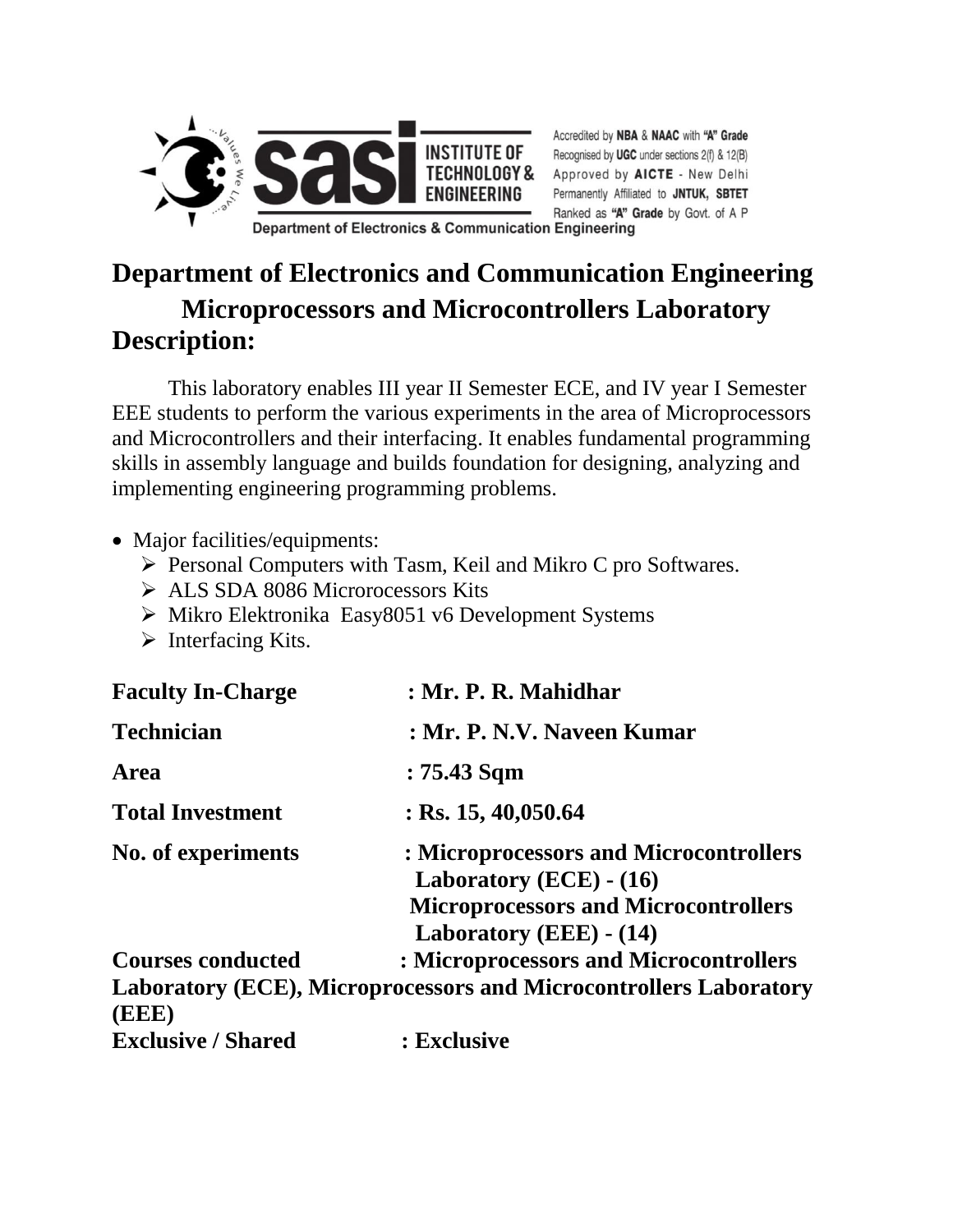

Accredited by NBA & NAAC with "A" Grade Recognised by UGC under sections 2(f) & 12(B) Approved by AICTE - New Delhi Permanently Affiliated to JNTUK, SBTET Ranked as "A" Grade by Govt. of A P

Department of Electronics & Communication Engineering

# **Department of Electronics and Communication Engineering Microprocessors and Microcontrollers Laboratory**







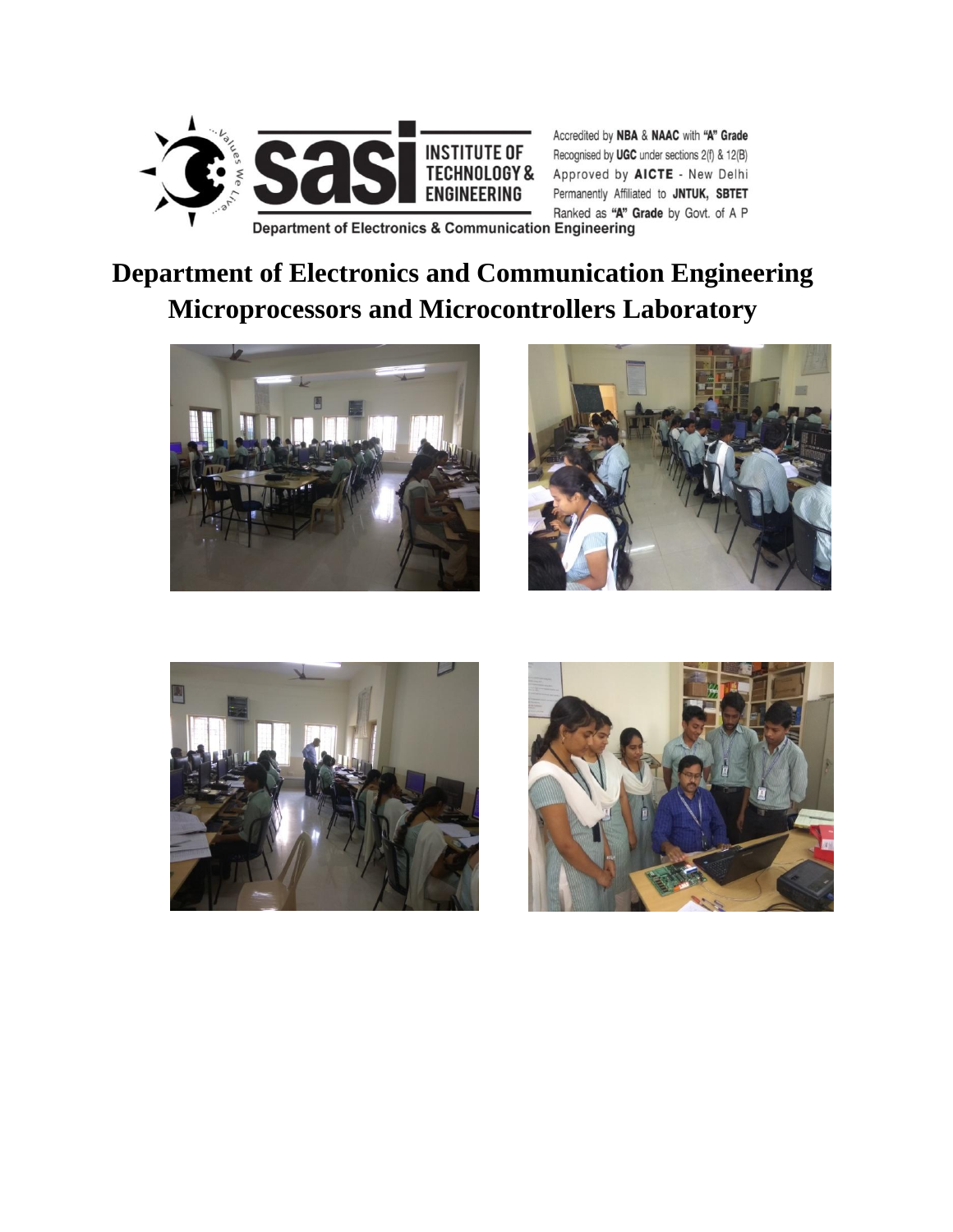

Accredited by NBA & NAAC with "A" Grade Recognised by UGC under sections 2(f) & 12(B) Approved by AICTE - New Delhi Permanently Affiliated to JNTUK, SBTET Ranked as "A" Grade by Govt. of A P

Department of Electronics & Communication Engineering

#### **Department of Electronics and Communication Engineering Microprocessors and Microcontrollers Laboratory List of Equipment**

| S.NO           | <b>DESCRIPTION OF THE ARTICLES</b>                   | Qty            | <b>COST/UNIT</b> | <b>TOTAL</b> |
|----------------|------------------------------------------------------|----------------|------------------|--------------|
| $\mathbf{1}$   | ALS-SDA 86/88 Microprocessor Trainer<br>Kit          | 35             | 6478.80          | 226757.95    |
| $\overline{2}$ | ALS SDA 31/51 Microcontroller Kit With<br><b>LCD</b> | 12             | 5869.50          | 70434.08     |
| 3              | ALS NIFC 06A Dual DAC INTERFACE                      | 3              | 696.65           | 2089.95      |
| $\overline{4}$ | ALS NIFC 07A 8-Bit ADC INTERFACE                     | 3              | 835.97           | 2507.91      |
| 5              | ALS NIFC 09 KEY<br>Board<br>Display<br>Interface     | 3              | 952.08           | 2856.24      |
| 6              | ALS NIFC 24 8279 Study Card                          | 3              | 1602.29          | 4806.87      |
| $\overline{7}$ | ALS-NIFC 15 8255 Study Card                          | 3              | 1161.08          | 4806.87      |
| 8              | ALS-NIFC' 21 8251 USART Interface                    | 3              | 1509.40          | 4528.20      |
| 9              | ALS-NIFC 01A Stepper Motor Interface                 | 3              | 2066.72          | 6200.16      |
| 10             | ALS-NIFC 05 Logic Controller Interface               | 3              | 789.54           | 2368.62      |
| 11             | <b>ALS-NIFC 19 RTC Tone Relay</b>                    | 3              | 1230.74          | 3692.22      |
| 12             | ALS-NIFC 11 Traffic Light Interface                  | 3              | 650.20           | 1950.60      |
| 13             | ALS -NIF C 17 Elevator Interface                     | 3              | 626.98           | 1880.94      |
| 14             | ALS -NIF C 18 Temperature controller<br>Interface    | 3              | 3343.90          | 10031.70     |
| 15             | ALS -NIF C 18 NIFC -34,8259 Study                    | $\overline{2}$ | 1803.50          | 3607.00      |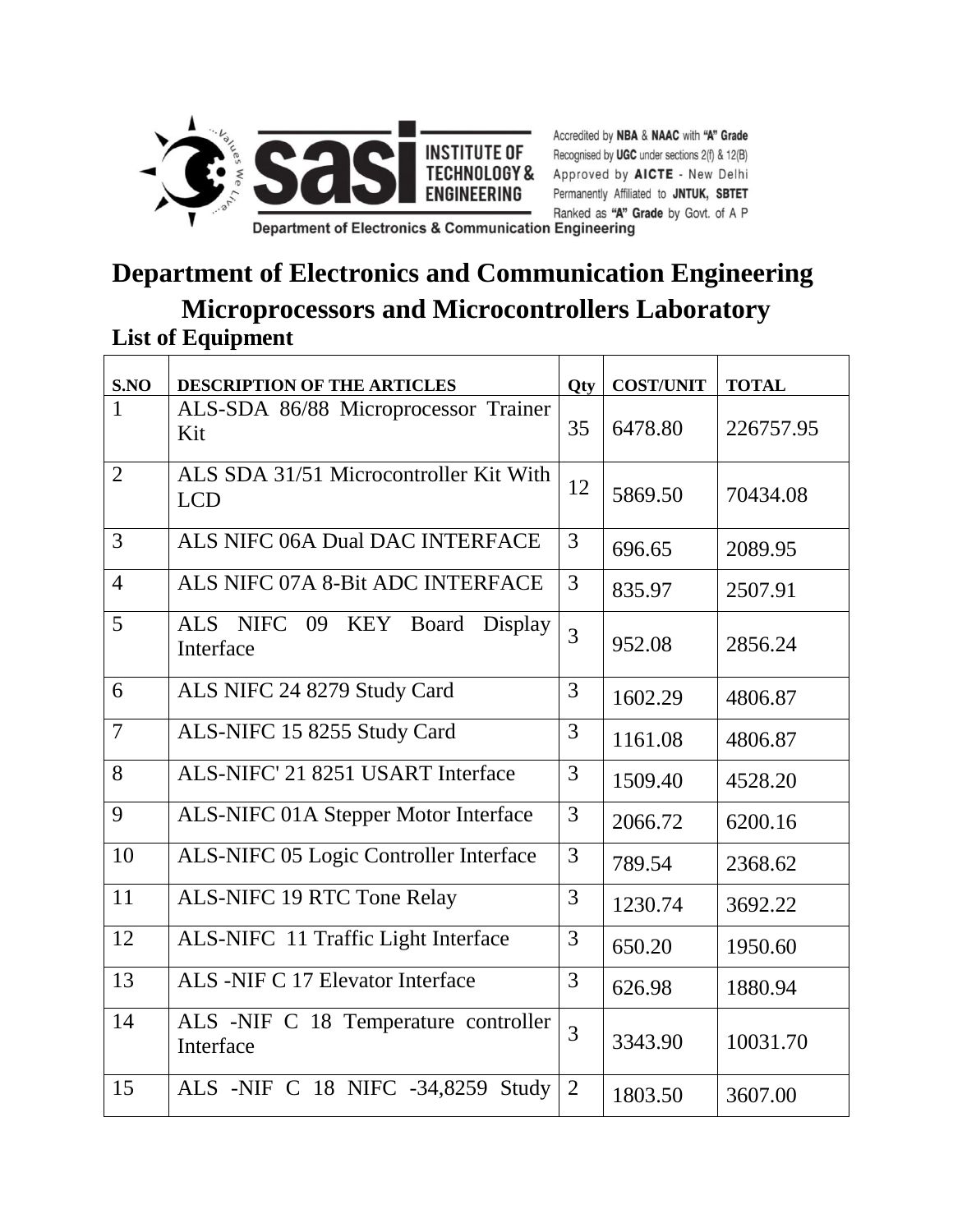|    | Card                                                                                                                                                                                                                                                                                               |    |           |              |
|----|----------------------------------------------------------------------------------------------------------------------------------------------------------------------------------------------------------------------------------------------------------------------------------------------------|----|-----------|--------------|
| 16 | Power Supply 5 Volts 2.5 Amps                                                                                                                                                                                                                                                                      | 35 | 1059.37   | 37077.95     |
| 17 | Power Supply 5 Volts 1.5 Amps                                                                                                                                                                                                                                                                      | 12 | 804.75    | 9657.10      |
| 18 | Power Supply 5 Volts 1 Amps                                                                                                                                                                                                                                                                        | 3  | 550.87    | 1652.61      |
| 19 | 26 Core Cable for interfacing                                                                                                                                                                                                                                                                      | 35 | 139.83    | 4894.05      |
| 20 | 50 Core Cable                                                                                                                                                                                                                                                                                      | 10 | 190.68    | 1906.80      |
| 21 | RS 232 Cable                                                                                                                                                                                                                                                                                       | 10 | 190.68    | 1906.80      |
| 22 | Battery Backup for RAM-8086                                                                                                                                                                                                                                                                        | 35 | 139.83    | 4894.05      |
| 23 | Battery Backup for RAM-8051                                                                                                                                                                                                                                                                        | 12 | 143.55    | 1722.60      |
| 24 | <b>Mikro</b><br>Elektronika<br>Easy8051<br>v6<br>Development System : Easy board<br>for<br>8051                                                                                                                                                                                                    | 12 | 13,081.63 | 1,56,979.50  |
| 25 | Mikro Elektronika Graphic LCD 128x64<br>with Touch Panel                                                                                                                                                                                                                                           | 05 | 1951.08   | 9755.40      |
| 26 | Mikro Elektronika Serial 7-Seg 8-Digit<br>Board IDC10 boards                                                                                                                                                                                                                                       | 05 | 2061.00   | 10305.00     |
| 27 | Mikro Elektronika DAC Board IDC10<br>boards (mixed signal)                                                                                                                                                                                                                                         | 05 | 1693.45   | 8467.28      |
| 28 | <b>DS1820 Temperature Sensor</b>                                                                                                                                                                                                                                                                   | 20 | 598.84    | 11,976.70    |
| 29 | Serial Cable with thumbscrews                                                                                                                                                                                                                                                                      | 12 | 364.11    | 4369.32      |
| 30 | Dell OptiPlex 755 n ultra sff 2.534 GHz 3<br>MB L2 cache 1066 MHz FSB<br>235 Express chi cet Integrated<br>Intel<br>82566 Dm Giga bit LAN 10/100/1000,<br>2GB (2x1GB )NECC Dual Channel<br>DDR2X 667MHz SD USB Mouse ,Dell<br>17"LCD Monitor ,160 GB Serial ATA<br>HDD,8xDVD +/-RW With dual layer | 35 | 26,501    | 9,27,535.00  |
|    | <b>TOTAL COST</b>                                                                                                                                                                                                                                                                                  |    |           | 15,40,295.71 |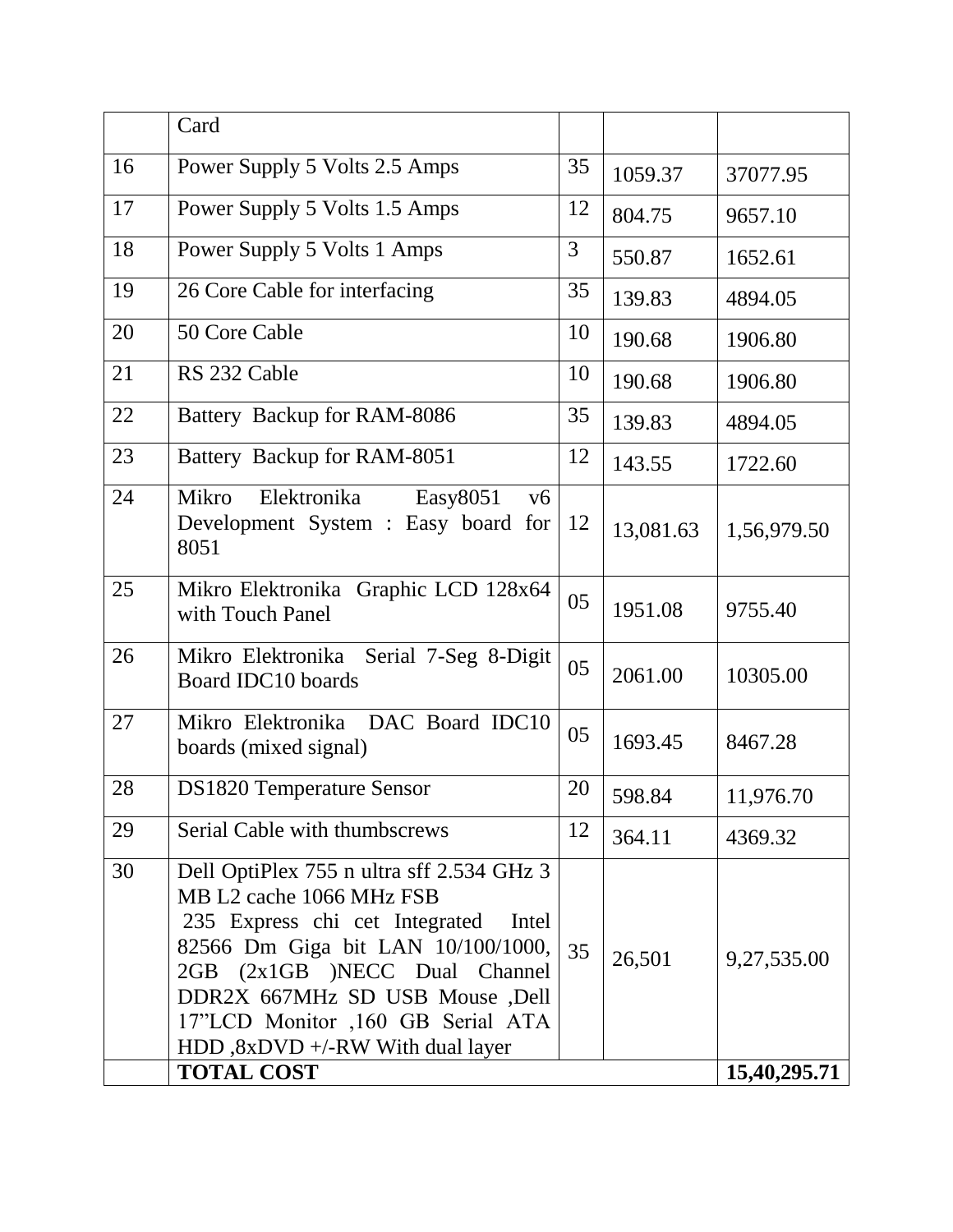

Accredited by NBA & NAAC with "A" Grade<br>
INSTITUTE OF Recognised by UGC under sections 2(f) & 12(B)<br>
TECHNOLOGY & Approved by AICTE - New Delhi<br>
ENGINEERING Permanently Affiliated to JNTUK, SBTET<br>
Ranked as "A" Grade by Go Ranked as "A" Grade by Govt. of A P

Department of Electronics & Communication Engineering

# **Department of Electronics and Communication Engineering Microprocessors and Microcontrollers Laboratory (ECE)**

#### **List of Experiments as per Syllabus**

| S.No.                                     | <b>Name of The Experiment</b>                                                                                                                                          |  |
|-------------------------------------------|------------------------------------------------------------------------------------------------------------------------------------------------------------------------|--|
| <b>PART-I: MICROPROCESSOR 8086</b>        |                                                                                                                                                                        |  |
| 1.                                        | Introduction to TASM/MASM                                                                                                                                              |  |
| 2.                                        | Arithmetic operation – Multi byte addition and subtraction, multiplication<br>and Division-signed and unsigned arithmetic operations, ASCII -<br>arithmetic operation. |  |
| 3.                                        | Logic operations- Shift and rotate- converting packed BCD to unpacked<br><b>BCD</b>                                                                                    |  |
| 4.                                        | By using string operation and instruction prefix: Move block                                                                                                           |  |
| 5.                                        | DOS/BIOS programming: Reading keyboard (Buffered with and without<br>echo)- Display characters                                                                         |  |
| PART-II: INTERFACING WITH MICROPROCESSOR  |                                                                                                                                                                        |  |
| 6.                                        | 8259 – Interrupt Controller: Generate an Interrupt using 8259 timer.                                                                                                   |  |
| 7.                                        | 8279 – Keyboard display: Write a small program to display a string of<br>Characters.                                                                                   |  |
| 8.                                        | 8255 – PPI: Write ALP to generate sinusoidal wave using PPI.                                                                                                           |  |
| 9.                                        | 8251 – USART: Write a program to establish communication                                                                                                               |  |
| PART- III: MICROCONTROLLER 8051           |                                                                                                                                                                        |  |
| 10.                                       | Reading and writing on a parallel port.                                                                                                                                |  |
| 11.                                       | Timer in different modes.                                                                                                                                              |  |
| 12.                                       | Serial communication implementation.                                                                                                                                   |  |
| PART-IV: INTERFACING WITH MICROCONTROLLER |                                                                                                                                                                        |  |
| 13.                                       | Simple calculator using 6 digit seven segment display and Hex keyboard<br>interface to 8051                                                                            |  |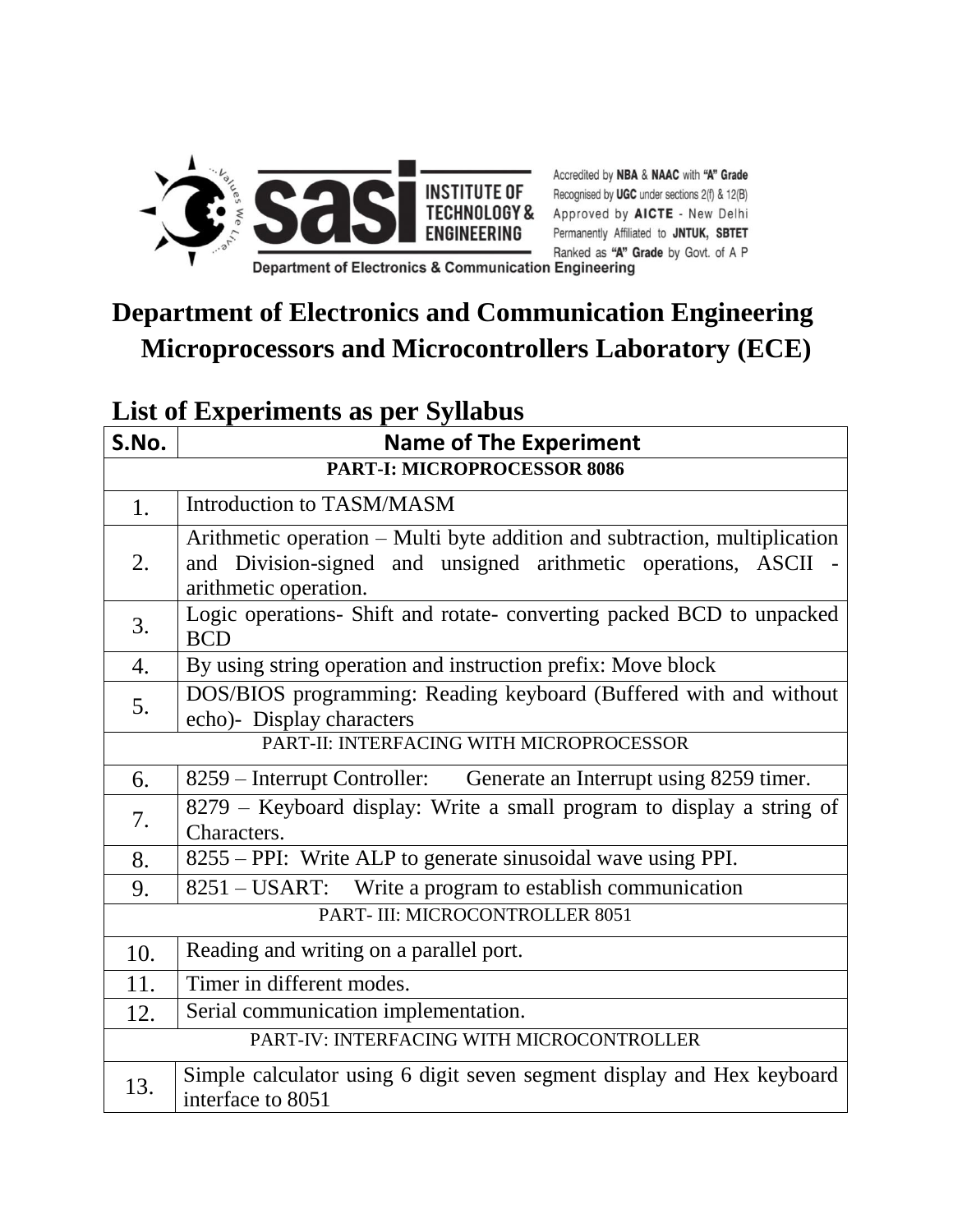| 14.                                     | Alphanumeric LCD panel and hex keyboard input interface to 8051                                                                         |
|-----------------------------------------|-----------------------------------------------------------------------------------------------------------------------------------------|
| 15.                                     | External ADC and Temperature control interface to 8051                                                                                  |
| 16.                                     | Generate different waveforms Sine, Square, Triangular, and Ramp etc.<br>Using DAC interface to 8051; change the frequency and Amplitude |
| List of Experiments beyond the Syllabus |                                                                                                                                         |
| 17.                                     | Interfacing stepper motor with 8086.                                                                                                    |